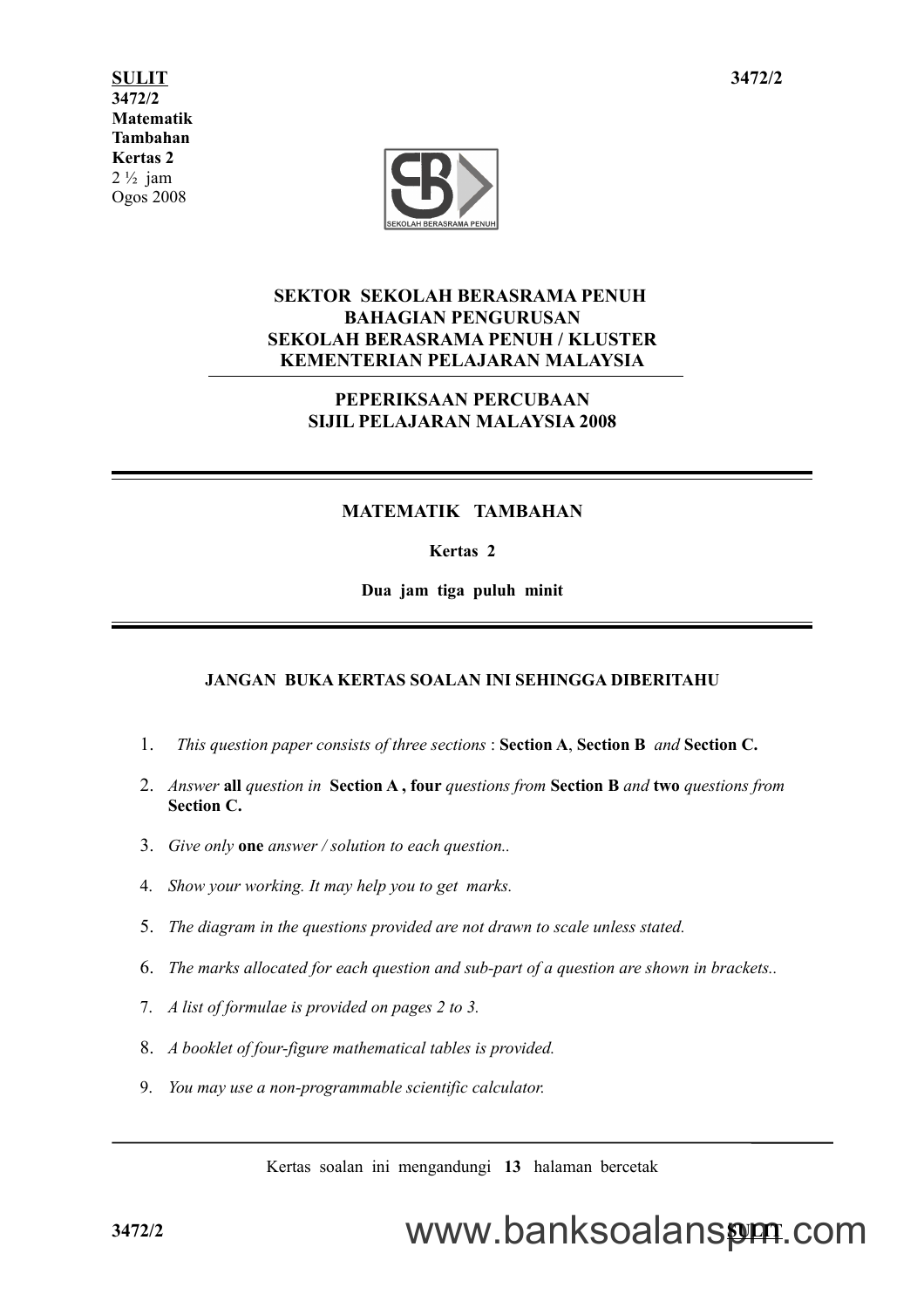**SULIT 3472/2**

*The following formulae may be helpful in answering the questions. The symbols given are the ones commonly used.*

1 
$$
x = \frac{-b \pm \sqrt{b^2 - 4ac}}{2a}
$$
  
\n2 
$$
a^{m} \times a^{n} = a^{m+n}
$$
  
\n3 
$$
a^{m} \div a^{n} = a^{m-n}
$$
  
\n4 
$$
(a^{m})^{n} = a^{nm}
$$
  
\n5 
$$
\log_a mn = \log_a m + \log_a n
$$
  
\n6 
$$
\log_a \frac{m}{n} = \log_a m - \log_a n
$$
  
\n7 
$$
\log_a m^{n} = n \log_a m
$$

**ALGEBRA** 8  $log_a b = \frac{c_c}{log_c a}$ log log

9 
$$
T_n = a + (n-1)d
$$

10 
$$
S_n = \frac{n}{2} [2a + (n-1)d]
$$
  
\n11  $T_n = ar^{n-1}$   
\n12  $S_n = \frac{a(r^n - 1)}{r - 1} = \frac{a(1 - r^n)}{1 - r}$ , (r \ne 1)  
\n13  $S_\infty = \frac{a}{1 - r}$ ,  $|r| < 1$ 

*b*

*c c*

#### **CALCULUS**

1 
$$
y = uv
$$
,  $\frac{dy}{dx} = u \frac{dv}{dx} + v \frac{du}{dx}$   
\n2  $y = \frac{u}{v}$ ,  $\frac{dy}{dx} = \frac{v \frac{du}{dx} - u \frac{dv}{dx}}{v^2}$ 

$$
3 \quad \frac{dy}{dx} = \frac{dy}{du} \times \frac{du}{dx}
$$

4 Area under a curve  
\n
$$
= \int_{a}^{b} y \, dx \text{ or}
$$
\n
$$
= \int_{a}^{b} x \, dy
$$
\n5 Volume generated  
\n
$$
= \int_{a}^{b} \pi y^2 \, dx \text{ or}
$$
\n
$$
= \int_{a}^{b} \pi x^2 \, dy
$$

#### **GEOM ETRY**

1 Distance = 
$$
\sqrt{(x_1 - x_2)^2 + (y_1 - y_2)^2}
$$

2 Midpoint

$$
(\mathbf{x}, \mathbf{y}) = \left(\frac{x_1 + x_2}{2}, \frac{y_1 + y_2}{2}\right)
$$
  
3  $|r| = \sqrt{x^2 + y^2}$ 

 $4 \qquad r = \frac{10}{\sqrt{x^2 + 1^2}}$  $\hat{r} = \frac{xi + yj}{\sqrt{2}}$  $\hat{r} = \frac{xi + \mu}{\sqrt{2\pi}}$ 

 $x^2 + y^2$ 

+

5 A point dividing a segment of a line

$$
(x,y) = \left(\frac{nx_1 + mx_2}{m+n}, \frac{ny_1 + my_2}{m+n}\right)
$$

6. Area of triangle  $=$ 

$$
\frac{1}{2}\Big|(x_1y_2 + x_2y_3 + x_3y_{1_1}) - (x_2y_1 + x_3y_2 + x_1y_3)\Big|
$$

# **3472/2 SULIT** www.banksoalanspm.com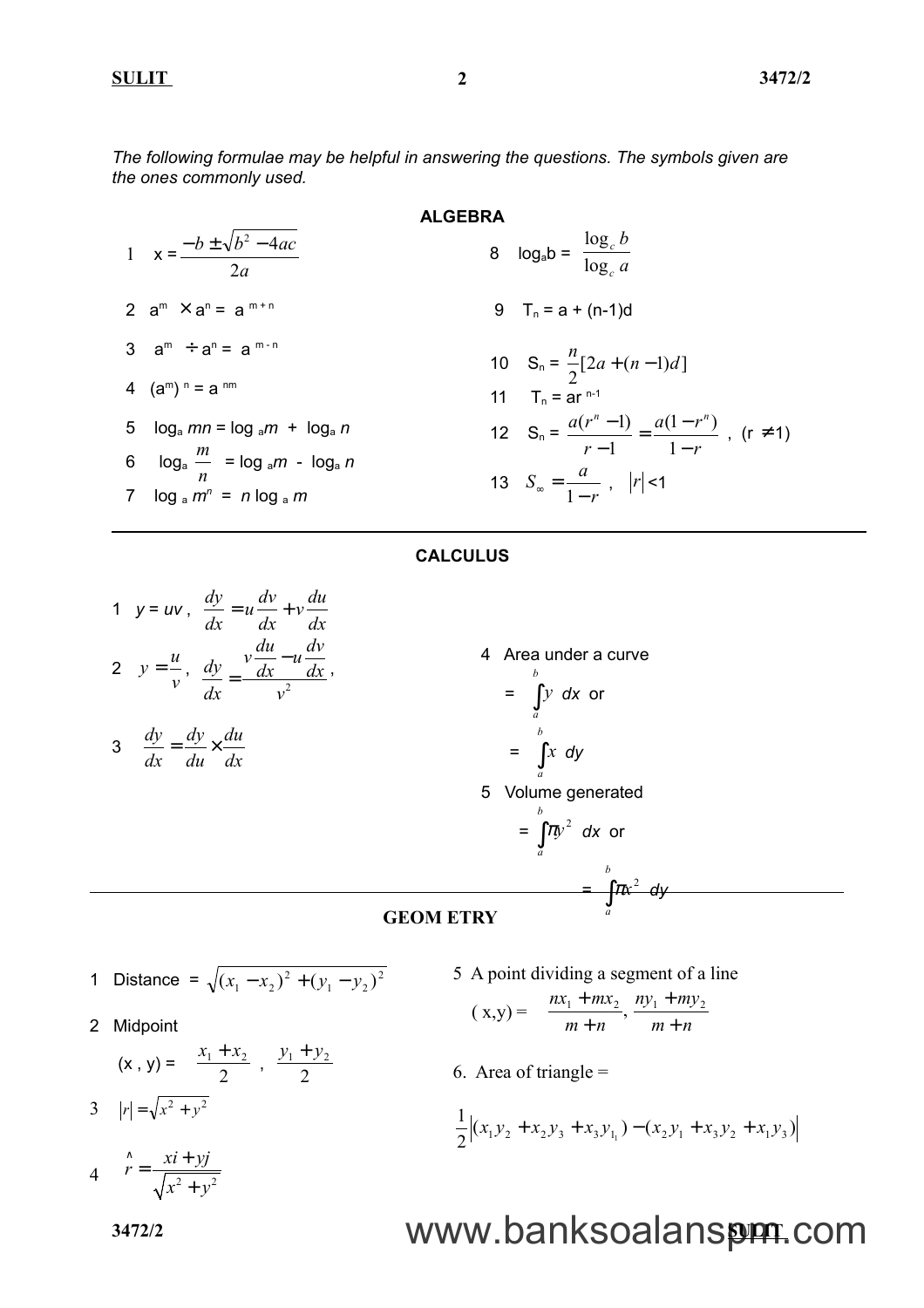| $\mathbf{1}$                     | $=$         | 7<br>8<br>9 |                         |
|----------------------------------|-------------|-------------|-------------------------|
| $\overline{2}$<br>$\overline{3}$ | $\sigma =$  | 10          | $P(AB)=P(A)+P(B)-P(AB)$ |
|                                  | $4\sigma =$ |             | 11 $p(X=r) = p + q = 1$ |
|                                  | 5 $M =$     | 12          | Mean, $= np$            |
| 6                                |             | 13<br>14    | $Z =$                   |

### **TRIGONOMETRY**

| 1 Arc length, $s = r$                                  |                                              |
|--------------------------------------------------------|----------------------------------------------|
| 2 Area of sector, $A =$<br>3 $\sin^2 A + \cos^2 A = 1$ |                                              |
| 4 $sec^2 A = 1 + tan^2 A$                              | 9 $sin(AB) = sinAcosB cosAsinB$              |
| 5 $\csc^2 A = 1 + \cot^2 A$                            | 10 $\cos (AB) = \cos A \cos B \sin A \sin B$ |
| 6 $sin2A = 2 sinA cosA$                                | $tan (AB) =$<br>11                           |
| 7 $\cos 2A = \cos^2 A - \sin^2 A$                      | 12                                           |
| $= 2 \cos^2 A - 1$<br>$= 1 - 2 \sin^2 A$               | 13 $a^2 = b^2 + c^2$ - 2bc cosA              |
| 8<br>$tan2A =$                                         | 14 Area of triangle $=$                      |

# **[ Lihat sebelah 3472/2 SULIT** www.banksoalanspm.com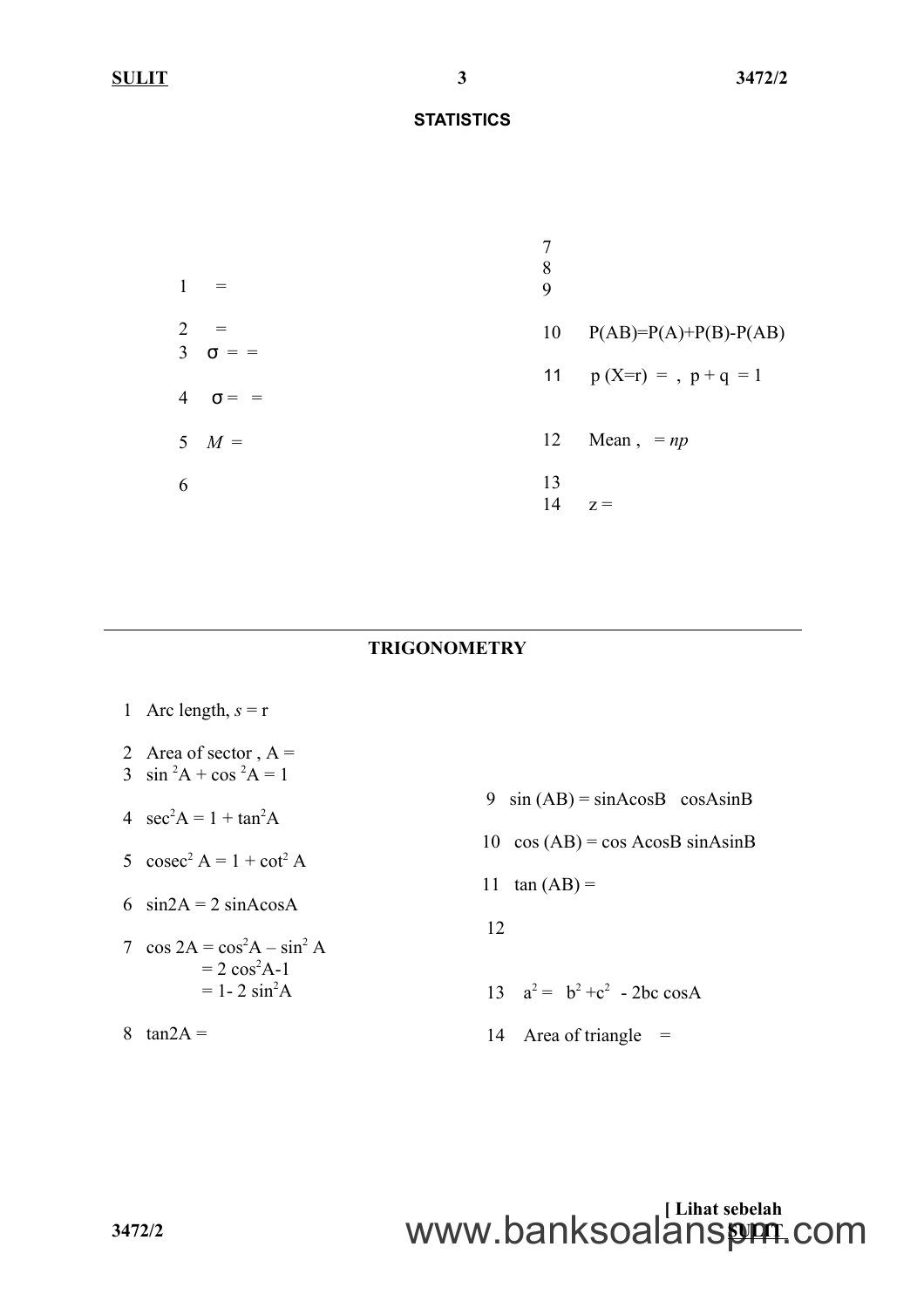#### **SECTION A**

#### [40 *marks*]

*Answer* **all** *questions in this section* .

- 1. Solve the simultaneous equations  $h + 2k = 5$  and  $k^2 3h = 7$ . Give your answers correct to three decimal places. [5 *marks*]
- 2. *Solution to this question by scale drawing will not be accepted.*



Diagram 1 shows a straight line *PRQ*

**Diagram 1**

The points *P* and *Q* intersects the y –axis and the x-axis. *R* is the midpoint of line *PQ*. The equation of line *PR* is  $3x + 2y - 12 = 0$ 

(a) Find

- (i) the coordinates of R. [2 *marks*]
- (ii) the area of triangle *OPS* if *SR* was extended to the origin and *PS* is parallel to the x-axis. [2 *marks*]
- (b) A point X moves such that its distance from *P* is always 2 1 of its distance from *Q* [3 *marks*]

# www.banksoalanspm.com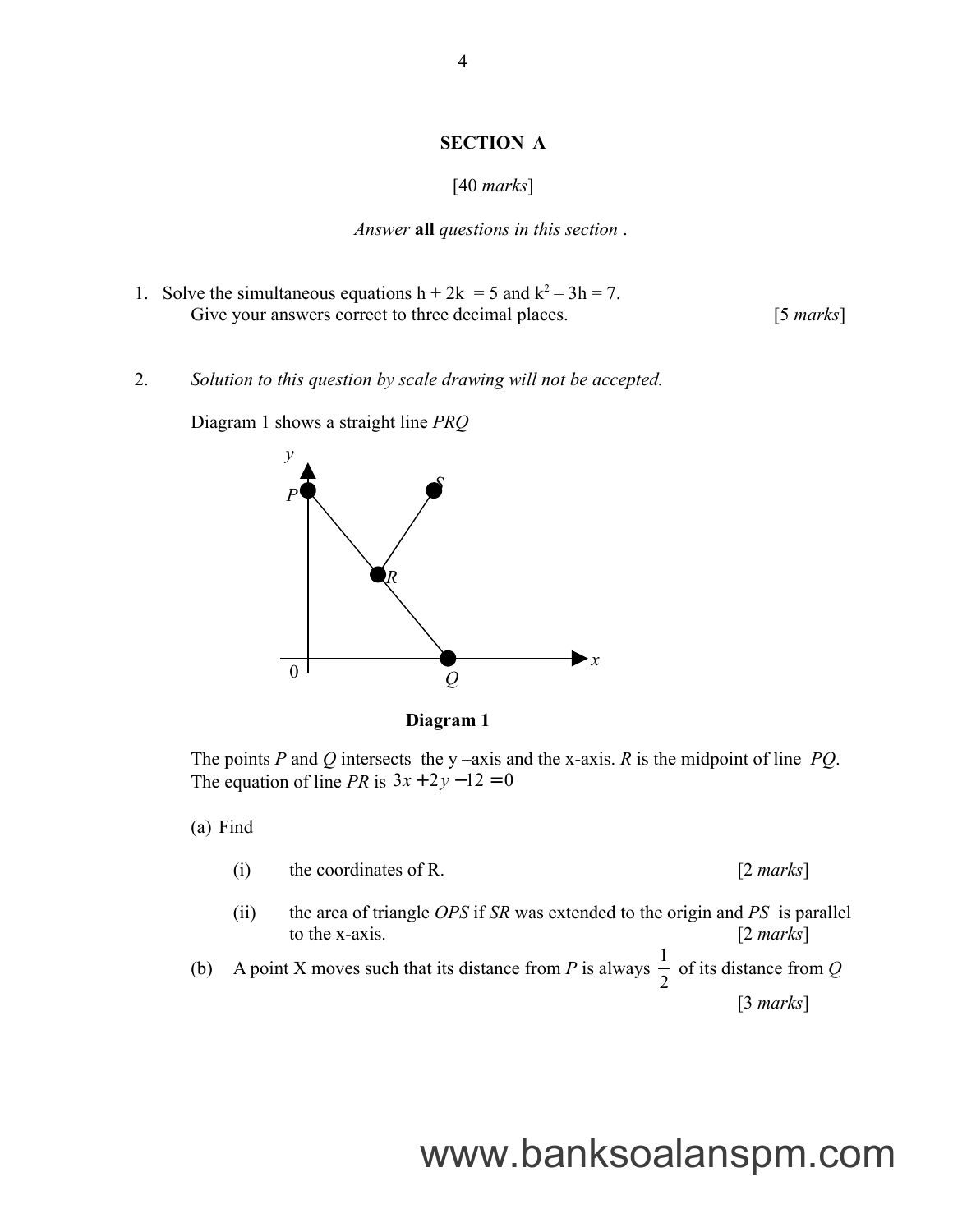3 Diagram 2 shows a histogram representing the distribution of the heights of 30 students in a class.



4. Diagram 3 shows the particles A and B are projected simultaneously towards each other from the opposite end of a straight tube, 9 m long.



Particle A travels 47 cm in the  $1^{st}$  second, 45 cm in  $2^{nd}$  second, 43 cm in the  $3^{rd}$ second, etc. Particle B travels 25 cm in the  $1^{st}$  second, 24 cm in  $2^{nd}$  second, 23 cm in the  $3^{rd}$  second, etc. Find how long it takes for both particles to meet.

[6 *marks*]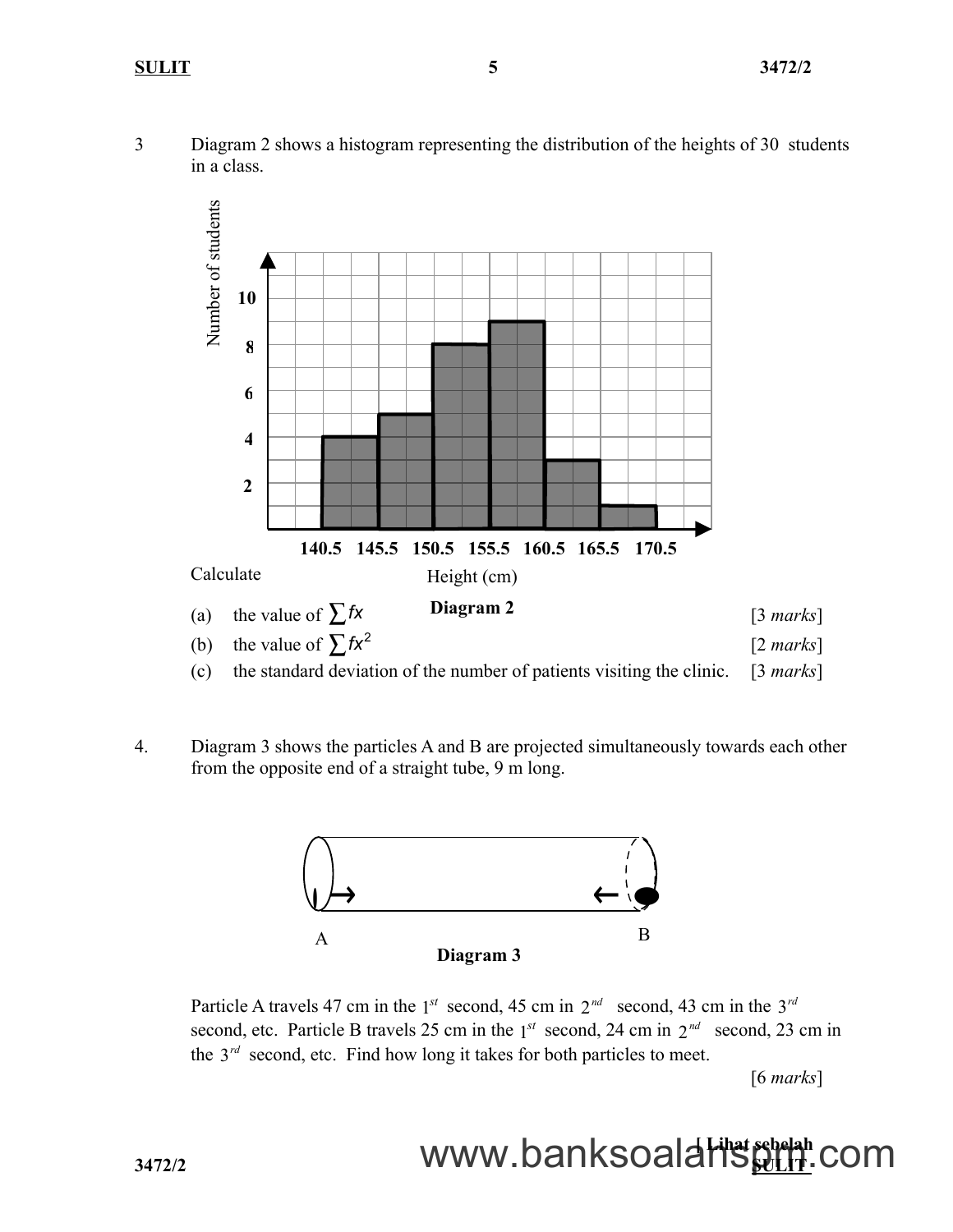5. (a) Find the equation of the normal to the curve  $y = x^3 - 2x^2$  at the point (1, -1).

[3 *marks*]

(b) A cylindrical tank with a circular base of radius 0.5 m is filled with *h* m of turpentine. If the turpentine is evaporating at a uniform rate of  $0.001 \text{ m}^3 \text{ s}^{-1}$ , find the rate of change in the level of turpentine. Leave your answer in terms of  $\pi$ .

[3

*marks*]

- 6. (a) Prove the identity  $\cos^4 \theta \sin^4 \theta = \cos 2\theta$ . [3 *marks*]
	- (b) By sketching the graph of  $y = 2\sin^4 \theta 2\cos^4 \theta$  and a suitable straight line on the same axis for  $0 \le \theta \le \pi$ , state the number of solutions for the equation

$$
2\sin^4\theta - 2\cos^4\theta = 1 - \frac{x}{\pi} \,. \tag{5 marks}
$$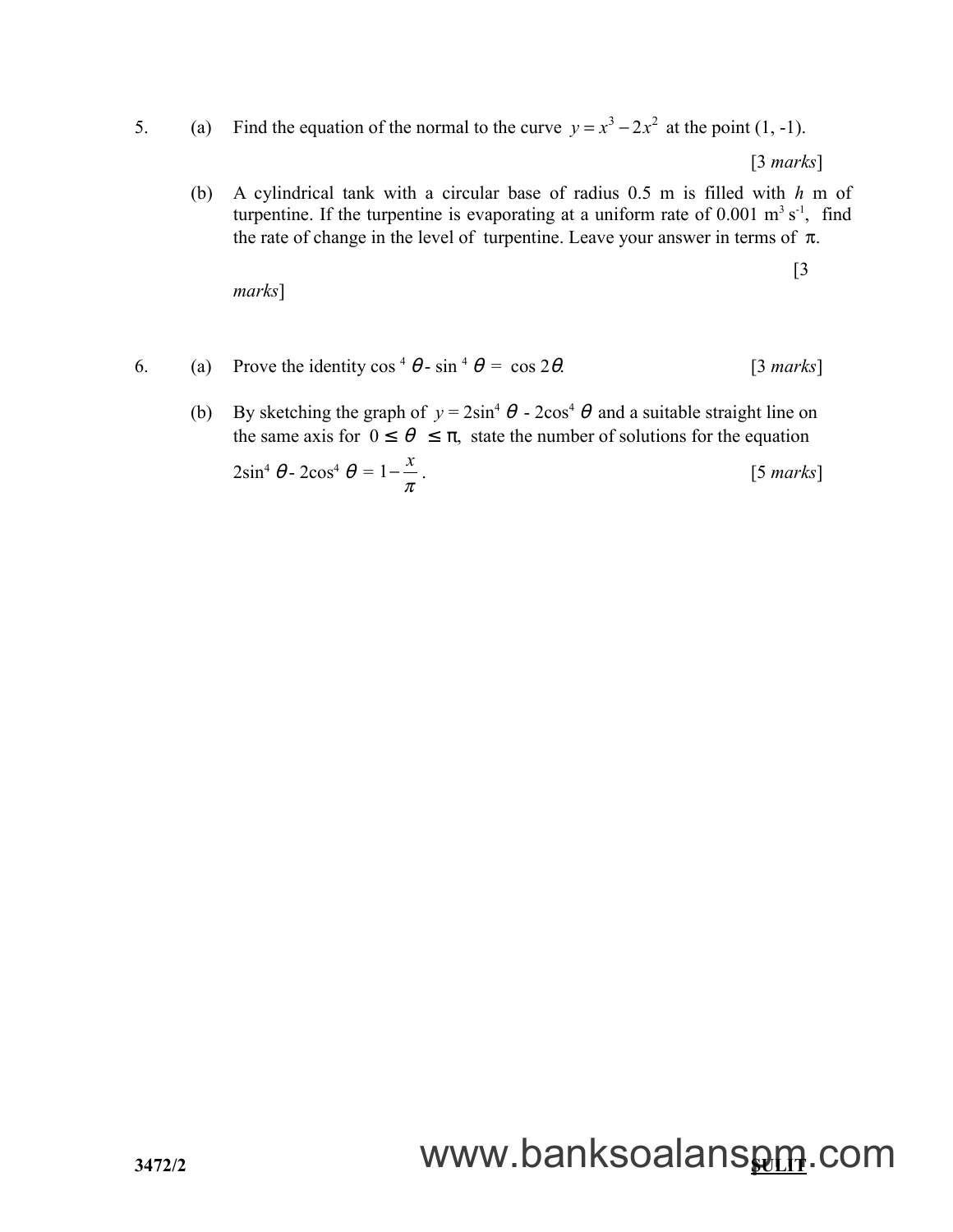#### **SECTION B**

### [40 *marks*]

#### *Answer* **four** *questions from this section.*

#### 7. *Use the graph paper provided to answer this question.*

Table 1 shows the values of two variables, *x* and *y,* obtained from an experiment. Variables *x* and *y* are related by an equation  $y = pk^{x-1}$ , where *p* and *k* are constants.

| - -<br>л | ን በ<br>∠.∪ | 3.0  | 4.0  | 5.0  | 6.0  |      |
|----------|------------|------|------|------|------|------|
|          | 0.2        | 11.8 | 16.7 | 23.9 | 34.8 | 50.2 |

#### *Table 1*

- (a) Plot  $\log_{10} y$  against  $(x 1)$ , by using the scale of 2 cm to 1 unit on the *x*-axis and 2 cm to 0.2 unit on the *y*-axis. Hence, draw the line of best fit. [5 *marks*]
- (b) Use the graph in 7 (a) to find the value of (i) *p*,
	- *(ii) k* [5 *marks*]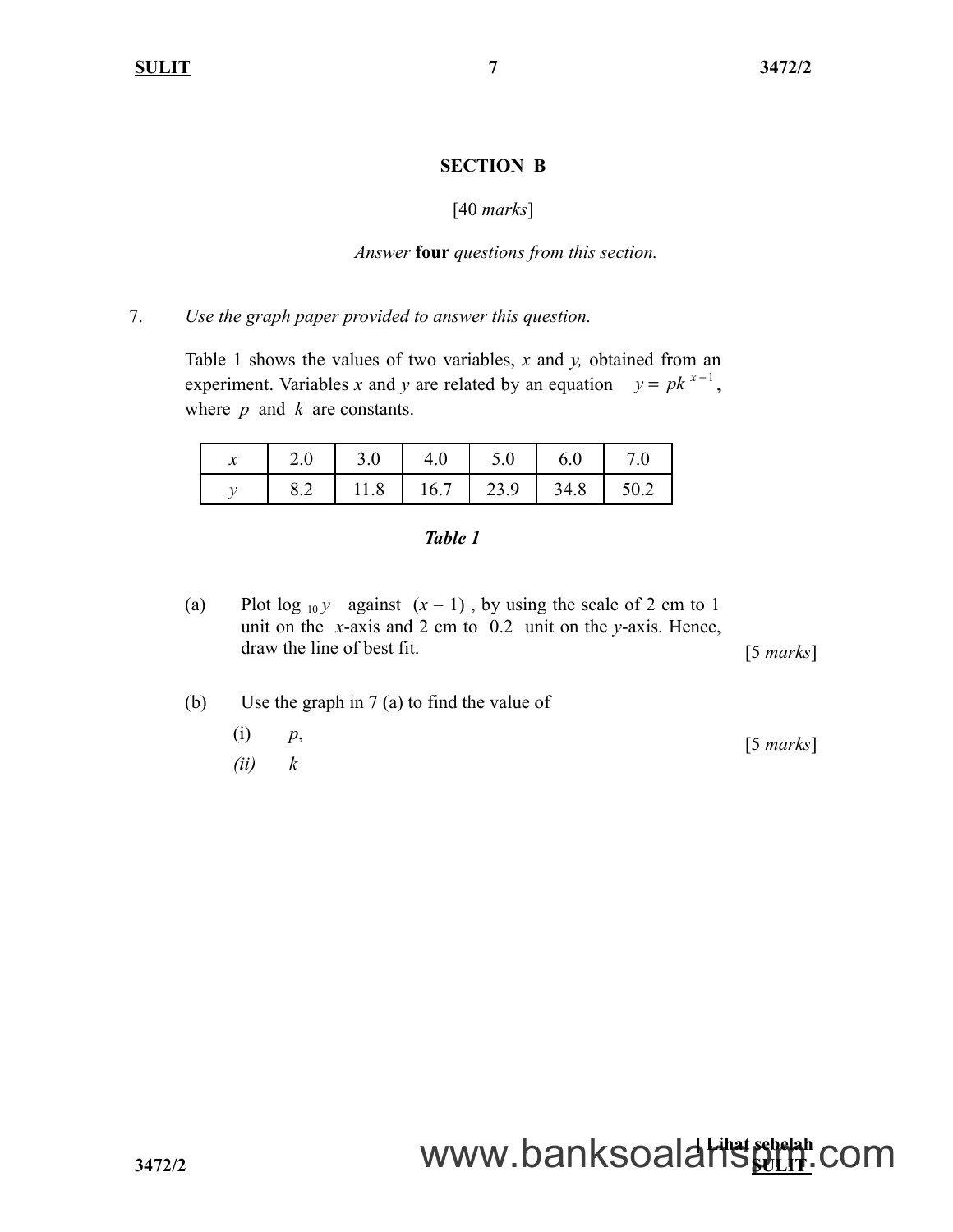8. In the Diagram 4,  $\overrightarrow{OP} = 8 \underline{p}$ ,  $\overrightarrow{OQ} = 10 \underline{q}$  and  $\overrightarrow{PS} = 4 \underline{q}$ .



**Diagram 4**

(a) Express each of the following vectors in terms of  $\underline{p}$  and/or  $\underline{q}$ . (i) *OS* (ii)  $\overrightarrow{OP}$  [4 *marks*]

(b) Given that  $\overrightarrow{OT} = a \overrightarrow{OS}$  and  $\overrightarrow{QT} = b \overrightarrow{OP}$ , express  $\overrightarrow{OT}$  in terms of (i) a,  $\underline{p}$  and  $\underline{q}$ 

(ii) b, 
$$
\underline{p}
$$
 and  $\underline{q}$  [3 marks]

(c) Hence, find the values of a and b. [3 *marks*]

# **3472/2 SULIT** www.banksoalanspm.com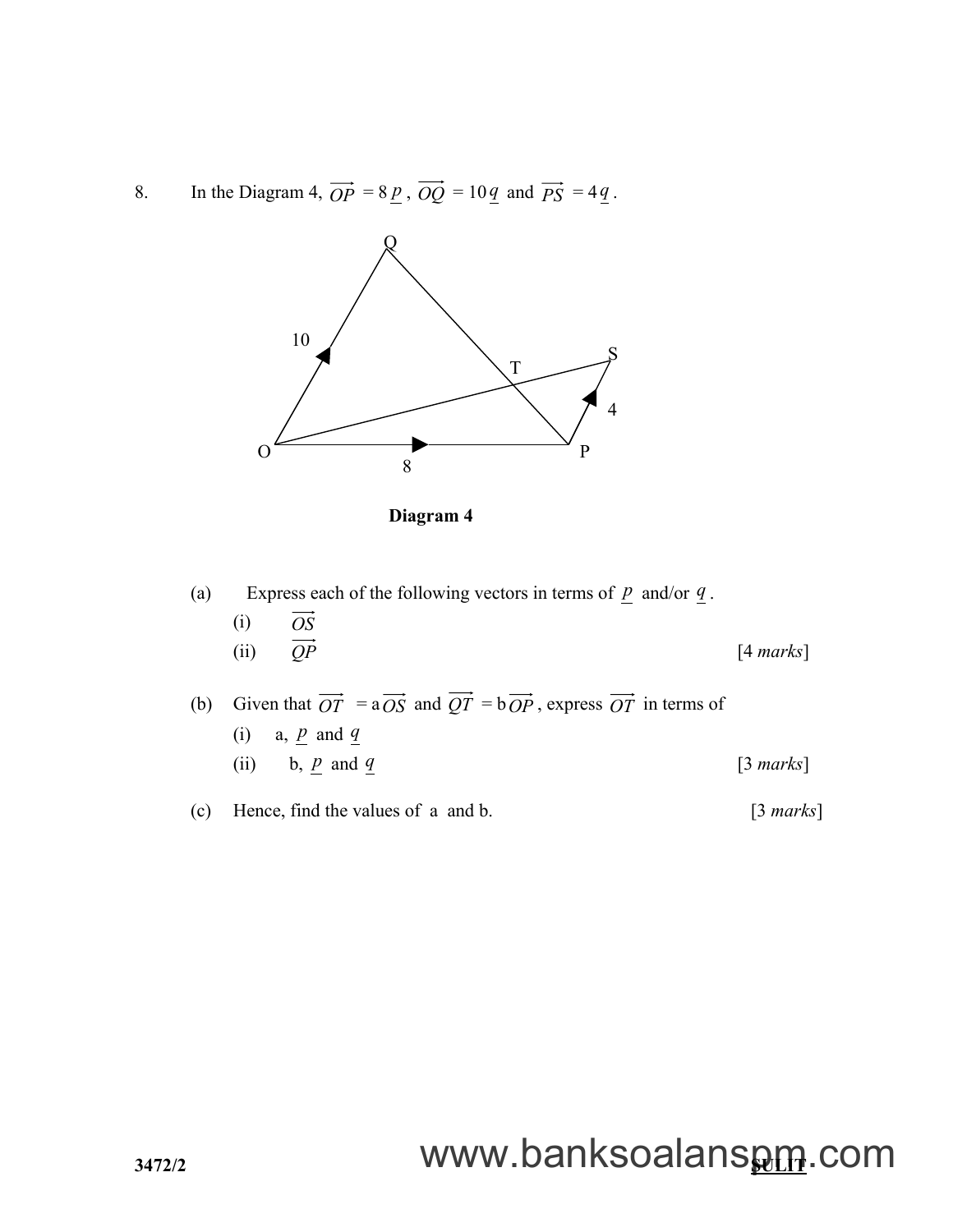9. Diagram 5 shows sector *AOB* and sector *OED* with centre *O* and *E* respectively. *OCE* is a right angle triangle. (Use  $\pi = 3.142$ ).



**Diagram 5**

Given that  $\angle AOB = 50^{\circ}$ ,  $OA = 10$  cm,  $OE = 8$  cm and  $OB : BC = 2 : 1$ . Calculate

|     | (a) $\theta$ in radian,               | $\lceil 2 \text{ marks} \rceil$ |
|-----|---------------------------------------|---------------------------------|
| (b) | perimeter of the shaded region in cm. | $[4 \text{ marks}]$             |

(c) area of the shaded region in  $cm<sup>2</sup>$ . . [4 *marks*]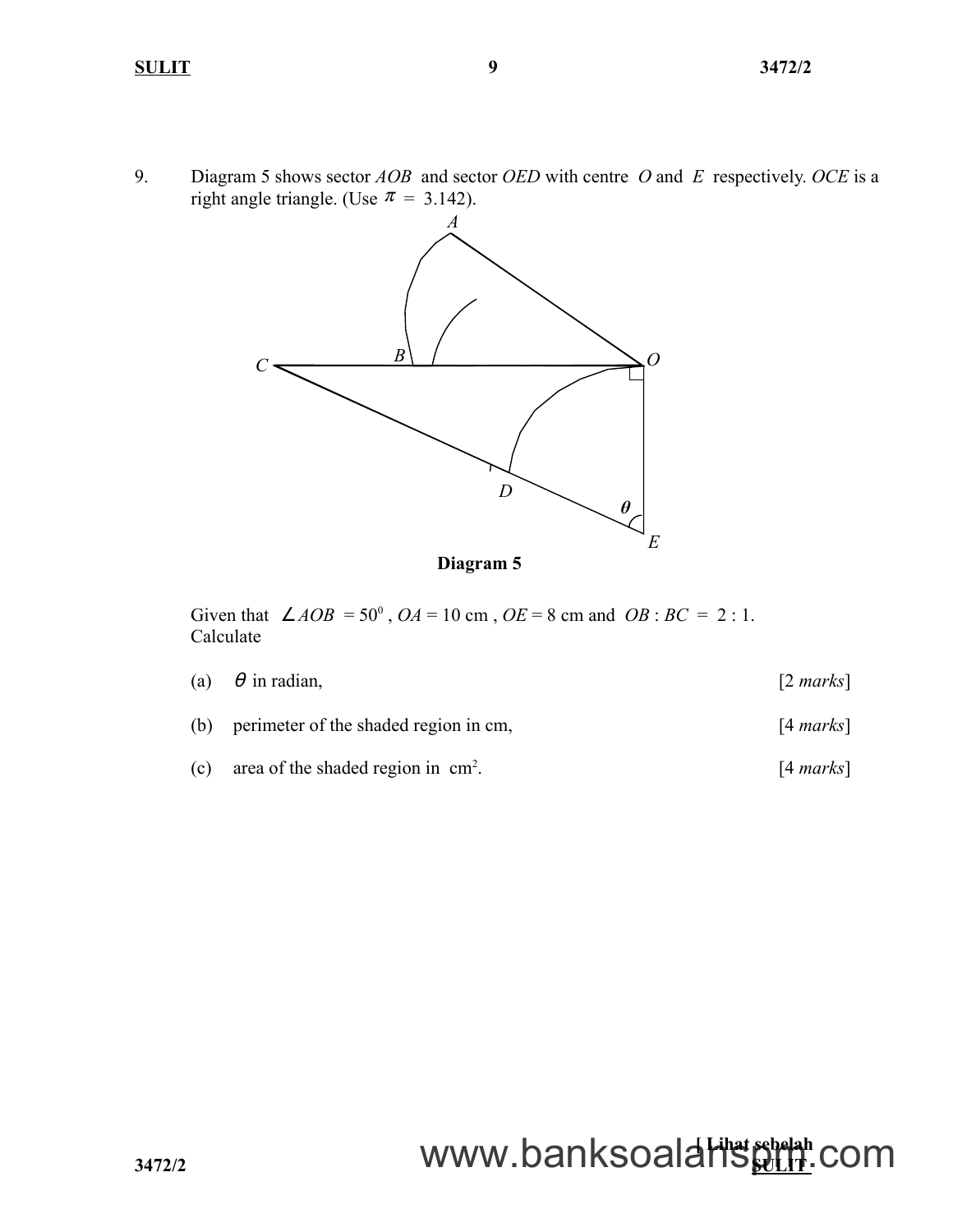10. (a) Given 
$$
y = (t-2)(t+1)
$$
 and  $x = 2t+1$ , find  $\frac{dy}{dx}$  in terms of x. [2 marks]

(b) Diagram 6 shows the curve  $y = (x - 3)(x - 5)$  intersects with a straight line  $y = 2x + p$  at the point (1, 8).





i) If a sample of seven persons is chosen at random, calculate the probability that at least two of them are senior citizens.

[3 *marks*]

 ii) If the variance of the senior citizens is 128, find the number of residents in the housing area.

[2 *marks*]

- b) In a field study, it is found that the mass of a student is normally distributed with a mean of 50 kg and standard deviation 15 kg.
	- i) If a student is selected randomly, calculate the probability that his mass is less than 41 kg. [2

*marks*]

 ii) Given that 12% of the students have a mass greater than m kg, find the value of m.

# **3472/2 SULIT** www.banksoalanspm.com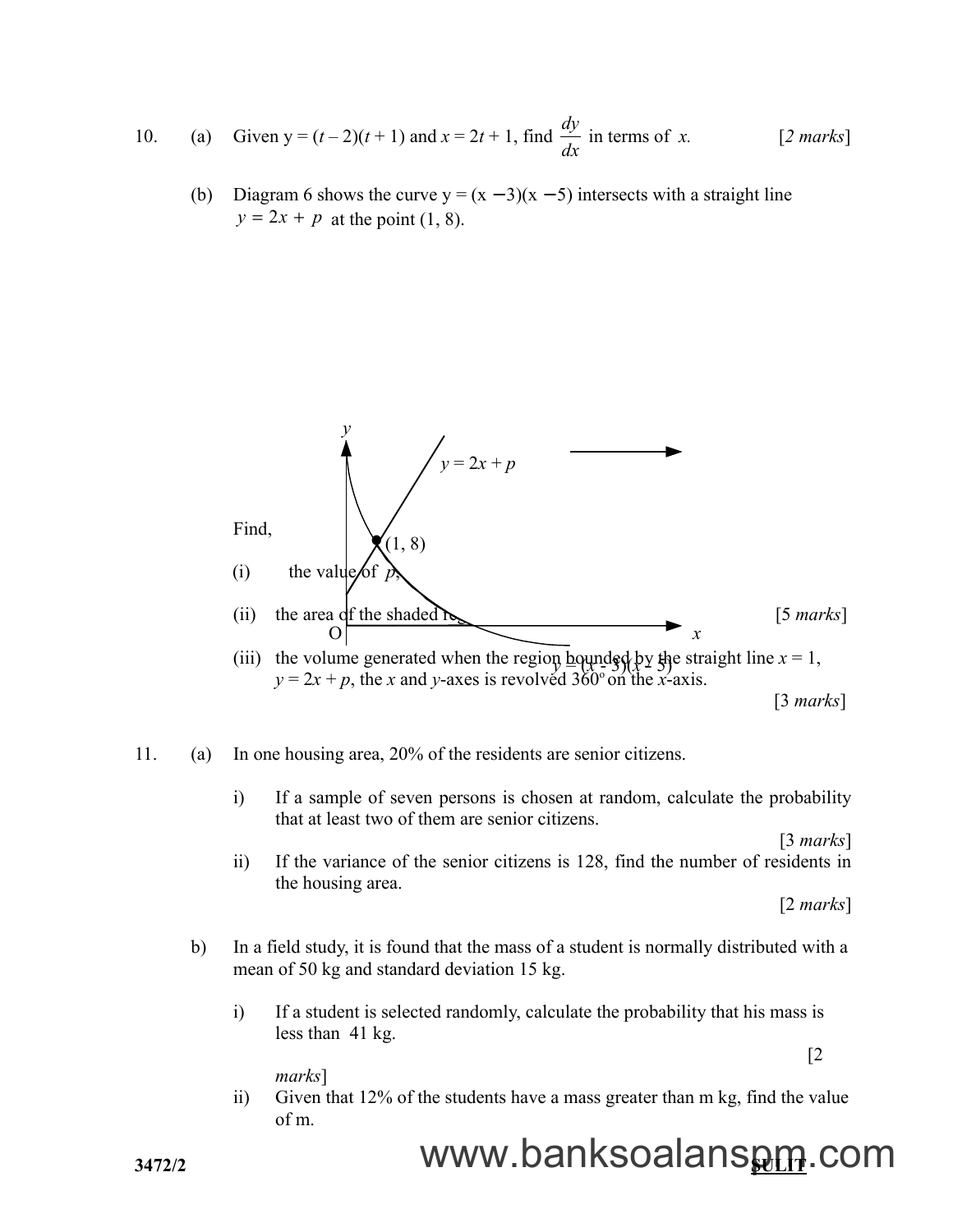[3 *marks*]

## **SECTION C**

### [20 *marks*]

### *Answer* **two** *questions from this section.*

- 12. A particle moves along a straight line from a fixed point *O*. Its velocity,  $V \text{ ms}^{-1}$ , is given by  $V = 15t - 3t^2$ , where *t* is the time, in seconds, after leaving the point *O*. (Assume motion to the right is positive) Find
	- a) the maximum velocity of the particle, [3 *marks*] b) the distance travelled during the fourth second, [3 *marks*] c) the value of *t* when the particle passes the point O again, [2 *marks*]
	- d) the time between leaving O and when the particle reverses its direction of motion.

[2 *marks*]

13

| Food    | Price Index, I | Weightage, w |
|---------|----------------|--------------|
| Fish    | 110            |              |
| Chicken | m              |              |
| Rice    | 130            |              |
| Meat    | 105            | n            |
| Prawn   | 115            |              |

#### **Table 2**

Table 2 shows the price indices and weightage of 5 types of food consumed in the year 2007 using 2006 as the base year. The composite index of these 5 items in the year 2007 using 2006 as the base year is 117 and  $\sum w = 13$ .

- a) Calculate the values of *m* and *n*. [4 *marks*]
- b) Find the price of a kilogram of rice in the year 2007 if its price in the year 2006 is RM 12.50. [2 *marks*]

### **Experience Lines September 2014** 3472/2 **WWW.banksoalaffs shelah** com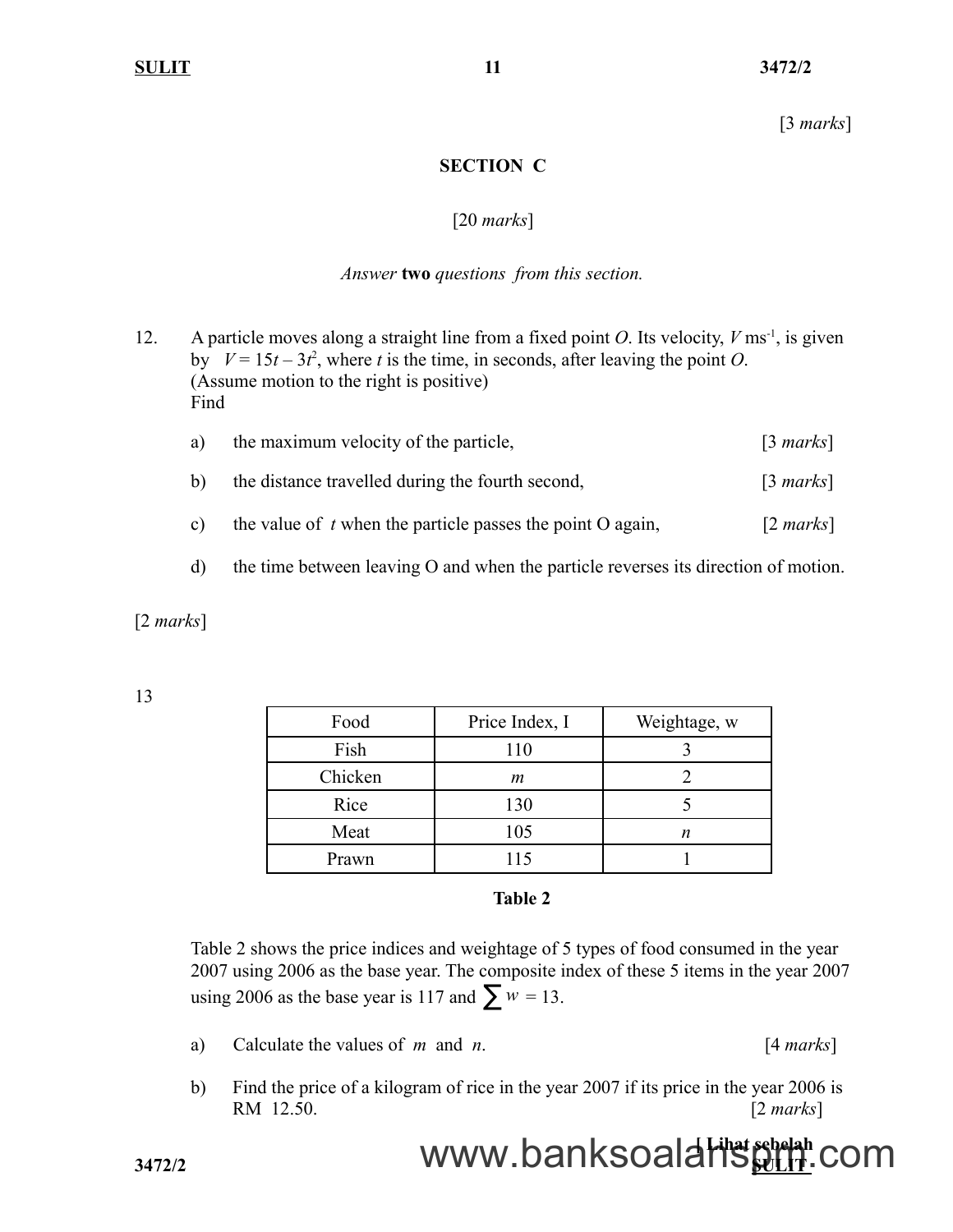- c) Given that the projected rate of change in the prices of all the foods from 2007 to 2008 is the same as that from 2006 to 2007. Find
	- (i) the composite index number of these foods in the year 2008, using the year 2006 as the base year.
	- (ii) the amount to be paid for these foods in the year 2008 if the amount paid for these items in 2006 was RM650.

[4 *marks*]

- 14. An institution offers two types of Mathematics courses, Calculus and Statistic . The number of students taking Calculus course is x and the number of students taking Statistic course is y. The number of students taking the Mathematics courses is based on the following constraints:
	- I : The ratio of the number of students taking Calculus course to the number of students taking Statistic course is not more than 80 : 20.
	- II : The total number of students taking Mathematics courses is less than or equal to 80.
	- III : The number of students taking Statistic course is at least 10
	- IV: The number of students taking Calculus course is more than 20.
	- (a) Write four inequalities, other than  $x \ge 0$  and  $y \ge 0$ , which satisfy all the above constraints.

[4 *marks*]

[3

(b) Using a scale of 2 cm to 10 students on both axes, construct and shade the region *R* which satisfies all of the above constraints.

*marks*]

- (c) By using your graph from (b) ,find
	- (i) the range of the number of students for Calculus course if the number of students for Statistics course is 20.
	- (ii) the maximum examination fee that can be collected if the examination fees for Calculus and Statistics courses are RM 200 and RM 400 respectively. [3 *marks*]

# www.banksoalans<u>pm</u>.com